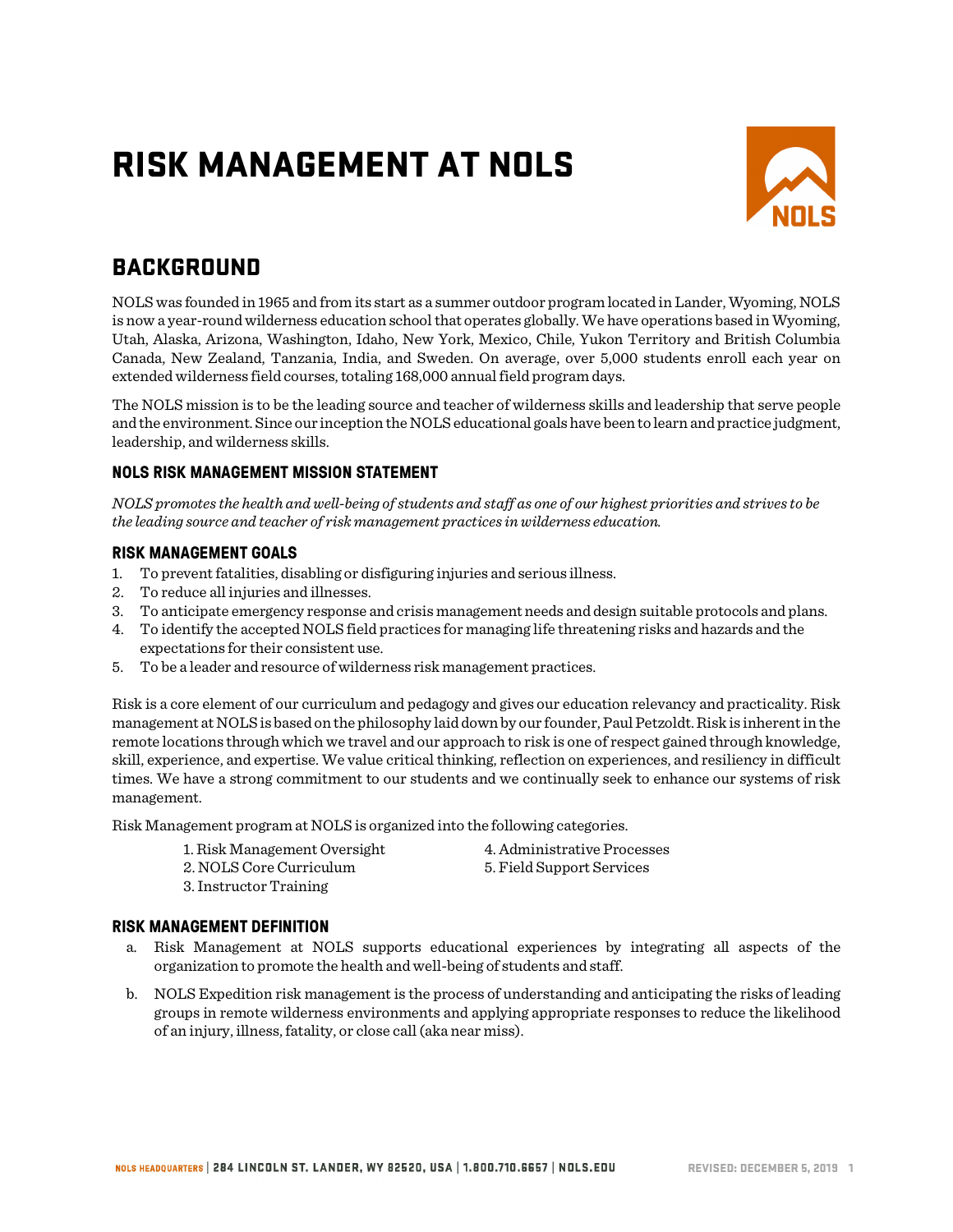# RISK MANAGEMENT OVERSIGHT

# **THE NOLS RISK MANAGEMENT COMMITTEE**

The NOLS risk management committee is comprised of representatives from the NOLS board of trustees, special advisors, and the risk management director. The committee monitors the NOLS risk management program and performance and assists in formulating risk management goals and strategies. School directors, field instructors and other support staff often participate in committee meetings. The committee meets regularly three times per year and meetings are generally open to all staff.

# **PRESIDENT AND EXECUTIVE TEAM**

The president of NOLS is an ex-officio member of the risk management committee. The president consults regularly with the risk management director. The president and the executive team establishes risk management as an institutional priority.

### **RISK MANAGEMENT DIRECTOR**

The risk management director provides oversight and guidance of field risk management at the school wide level. The risk management director monitors and investigates injury, illness and near miss incidents, manages the NOLS risk management incident database, establishes risk management policy, maintains the NOLS Accepted Field Practices, collaborates with the education and operations departments, and reviews marketing materials for accurate description and disclosure of risks inherent to NOLS courses. The risk management director consults with loss control experts, physicians, attorneys, other outdoor education professionals, and NOLS field instructors for insight into ways to improve risk management for all NOLS operations.

### **FIELD STAFFING OFFICE**

This department selects and hires individuals to fill field instructor positions. Personnel in the human resource department monitor field instructor performance, compliance with required certifications, and career and skill development. Field instructors are selected for positions based on experience, qualifications, competency, and interest.

### **NOLS PROGRAM DIRECTORS AND PROGRAM SUPERVISORS**

Each NOLS location is led by a program director who is responsible for risk management at the field level. Program supervisors at each location address risk management issues with field instructors during pre-course briefings and post course debriefings. The location management team formulates specific risk management emphasis for particular courses. Program directors and supervisors provide periodic reports to the risk management director, monitor risk management concerns from field instructors, design and implement emergency procedures, and provide input and review to the NOLS Accepted Field Practices. Program supervisors are critical to the evaluation process of instructor performance and make recommendations for promotion.

### **FIELD INSTRUCTORS**

#### COURSE LEADER POSITION

Course leaders are experienced field instructors that have supervisory responsibility for a course while it is in the field. Staff are promoted to this position in an orderly advancement, having demonstrated requisite levels of skill, judgment, risk management knowledge, program expertise, and NOLS experience.

#### PATROL LEADER AND INSTRUCTOR POSITIONS

Field instructors in these positions directly influence the health and welfare of students in the field through their training, leadership, expertise, and experience.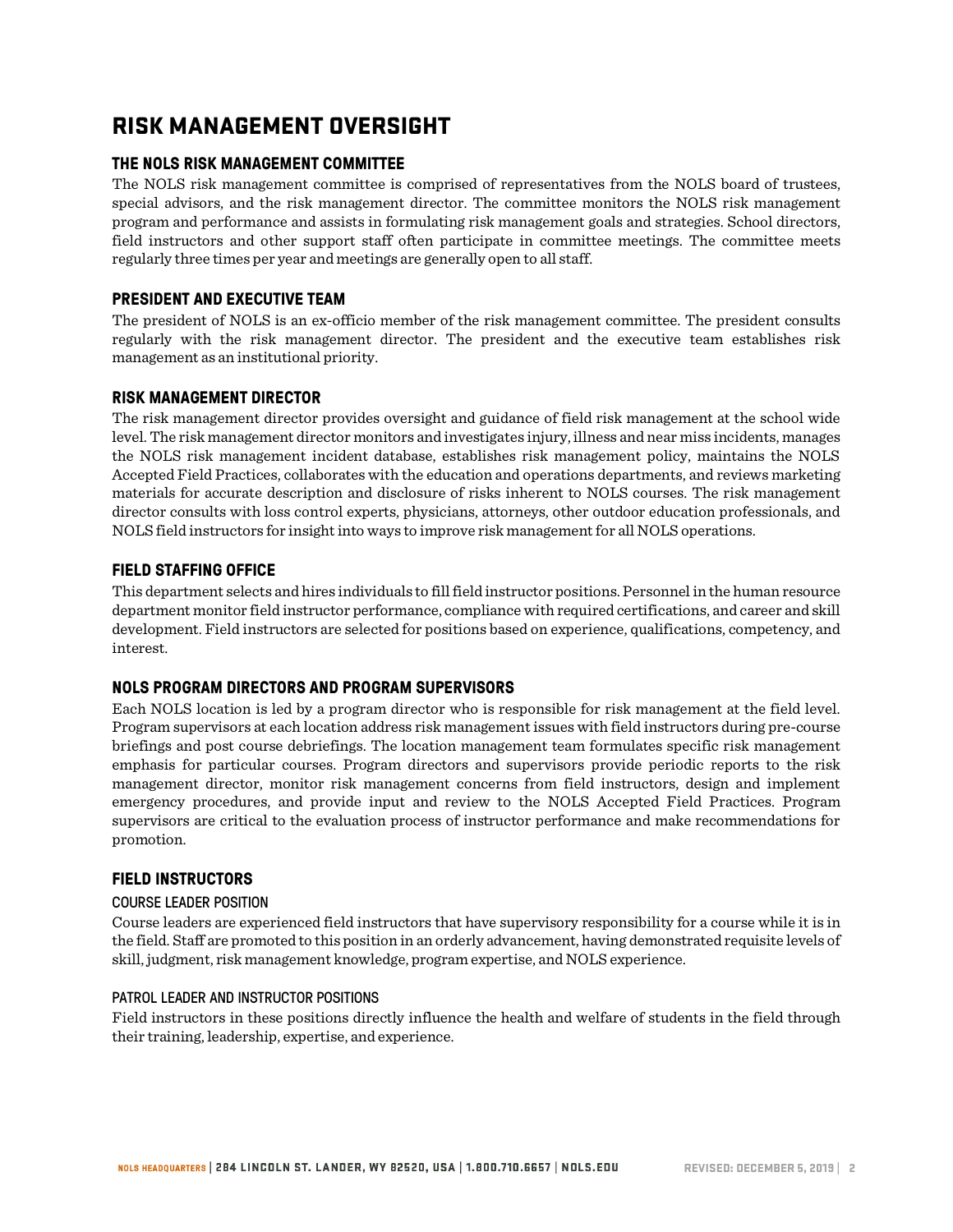### **STUDENTS**

Students have important responsibilities for risk management in the field.

- Students read the enrollment information on the NOLS website www.nols.edu to determine if they meet the general requirements of a NOLS course and understand the rigors, risks, and remoteness of the particular course.
- Students read the detailed course descriptions and other enrollment information sent after they are enrolled.
- Students and/or parents or guardians read and sign the NOLS Student Agreement that describes the inherent and other risks of participating on a NOLS course.
- Students and their health care providers complete the health history form and honestly describe their physical and psychological health.

Prior to the course departing for the field, instructors conduct an orientation with students that addresses various aspects of the course including travel conditions, living conditions, course environment, student and instructor responsibilities, NOLS policies and the course goals and learning objectives. There is particular emphasis on student's individual responsibilities for risk management for themselves and the group.

This entire process is intended to alert and inform the student that risks do exist and that risk management is a priority on a NOLS course.

Once in the field, the student has responsibility for managing risk within their abilities and is expected, under the direct and indirect supervision of the instructors, to learn and practice leadership, judgment, decisionmaking, and use the risk management practices taught on the course.

# NOLS LEARNING OBJECTIVES

These objectives define the core curriculum taught on every NOLS expedition course. Each course provides fundamental knowledge, skills, and experience essential for successful wilderness travel, and use, and enjoyment of a wilderness environment.

- Risk Management: NOLS teaches risk management by applying leadership and wilderness skills and facilitating experiences to develop judgment. Students learn hazard identification, risk assessment, practice decision-making, develop situational awareness, learn injury and illness prevention, first aid/wilderness medicine, and emergency procedures.
- Leadership: NOLS teaches leadership as "situationally appropriate action that directs or guides your group to set and achieve goals." Leadership is learned and practiced by using independent student group travel, "leader of the day" opportunities, and having students serve their team as a self-leader, peer leader, designated leader, and active follower.
- Wilderness Skills: NOLS teaches the expedition skills necessary to live and travel in the wilderness. This includes, campsite selection, shelter and stove use, fire-building, sanitation and waste disposal, cooking, nutrition, equipment care, keeping warm and dry, route-finding/navigation, and the skills of the particular course such as backpacking, kayaking, horse packing, sailing, fishing, skiing, snowboarding, caving, or climbing.
- Environmental Studies: NOLS connects students to wild places. Students learn Leave No Trace camping, wilderness ethics, about ecosystems, flora and fauna identification, geology, weather, astronomy, land management strategies, cultural issues, and public service.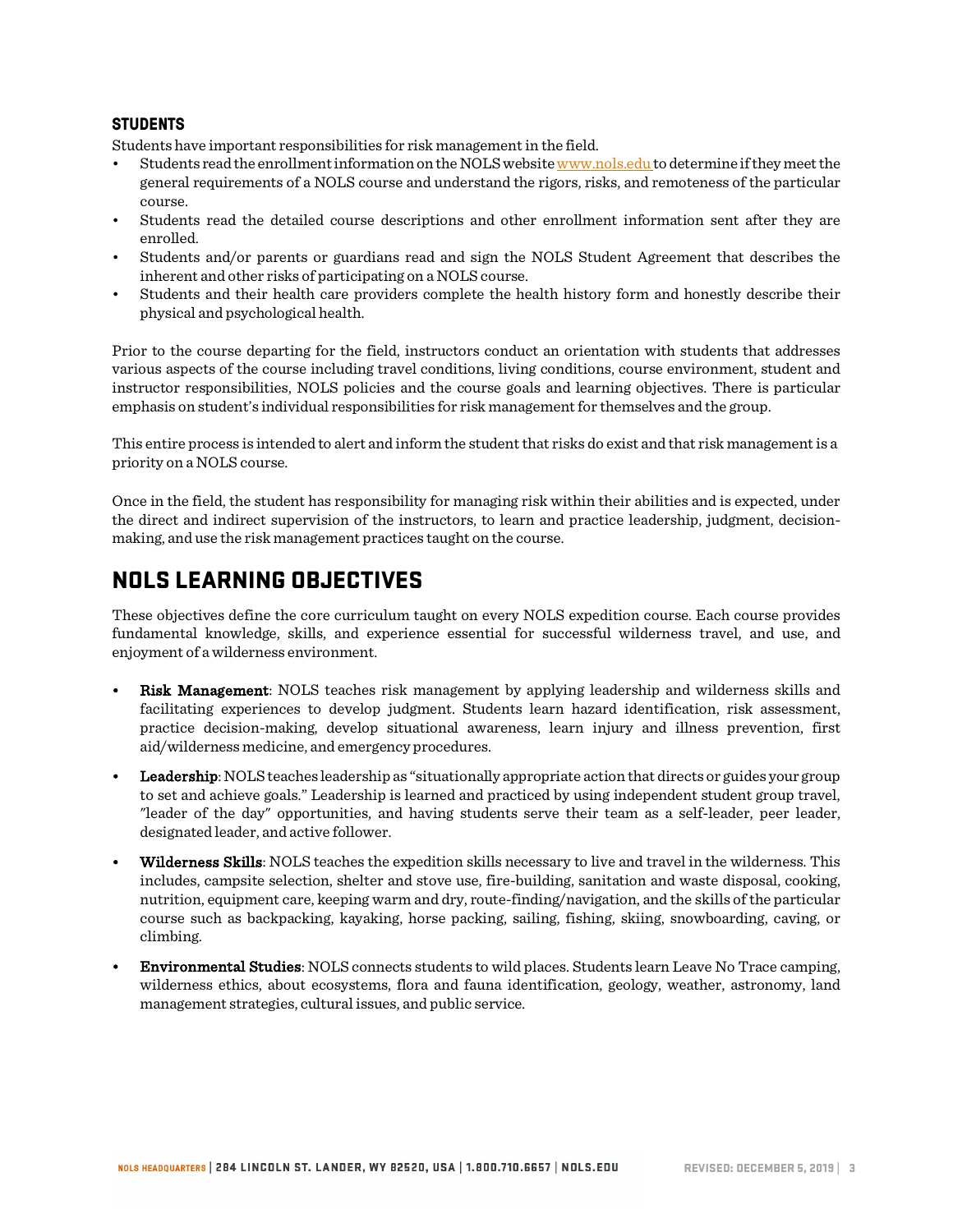# FIELD INSTRUCTOR TRAINING AND DEVELOPMENT

# **THE NOLS INSTRUCTOR COURSE**

The NOLS Instructor Course, with curricula for mountain, river, sea kayak, and sailing programs, is required for all field instructors. There is a rigorous application and review process to be selected for the instructor course. The curriculum of the instructor course covers the NOLS core curriculum, and students are observed and evaluated on their teaching and leadership abilities, their wilderness living and travel skills, and their hazard identification and risk assessment skills.

# **NOLS FIELD INSTRUCTOR SKILLS**

Documentswith the above title describes NOLS' expectations and lists specific skills and qualifications for field instructors to work specific course types and to advance in their positions. Supervisors of field instructors refer to this document when recommending promotion or advancement.

# **STAFF TRAINING AND DEVELOPMENT**

NOLS believes a key component to risk management is the continued development of a professional, experienced, and skilled instructor body. To this end NOLS offers and financially supports a variety of opportunities to further instructor development.

- Field Instructor Levels of Responsibility: There are three levels of field instructors; instructor, patrol leader and course leader. The instructor position is considered entry level. After demonstrating competence in skills, judgment, and risk management in their position (under the supervision of a course leader) the instructor can be promoted to the next level. Course leader is the highest level.
- Technical Skill Development Seminars: NOLS has extensive in-house training programs in the following skill areas such as; avalanche awareness and forecasting, winter camping and travel, wilderness first responder, rock climbing, mountaineering, caving, glacier travel, natural history, horse packing, canyoneering, sailing, rafting, canoeing, and sea and whitewater kayaking.
- Leadership and Personal Skill Development Seminars: NOLS provides in-house training in leadership, communication, group/expedition dynamics, educational techniques, ethical and legal issues, safe learning environments, and diversity and inclusion skills.
- Instructor Development Fund (IDF): NOLS offers funding to field instructors for personal expeditions or to attend non-NOLS seminars and conferences. The IDF provides approximately \$18,000 in funds annually. Through this funding it is expected that faculty will gain additional knowledge and experience in wilderness travel settings and technical situations, further develop judgment, gain greater experience and decisionmaking skills, and challenge personal abilities.

### **WILDERNESS MEDICINE REQUIREMENTS**

Each NOLS field instructor must hold, at a minimum, a wilderness first responder (WFR) certification and current CPR certification.

The NOLS Wilderness Medicine department provides training for field instructors and the general public. The books, *NOLS Wilderness Medicine* and*The NOLS Wilderness Medicine Field Guide*written by NOLS Wilderness Medicine Curriculum Director Tod Schimelpfenig are used as field texts and first aid resources on NOLS courses.

NOLS maintains wilderness medical protocols that are co-authored by the NOLS medical advisor. These protocols provide medical direction for field instructors if they face specific medical emergencies while in the wilderness.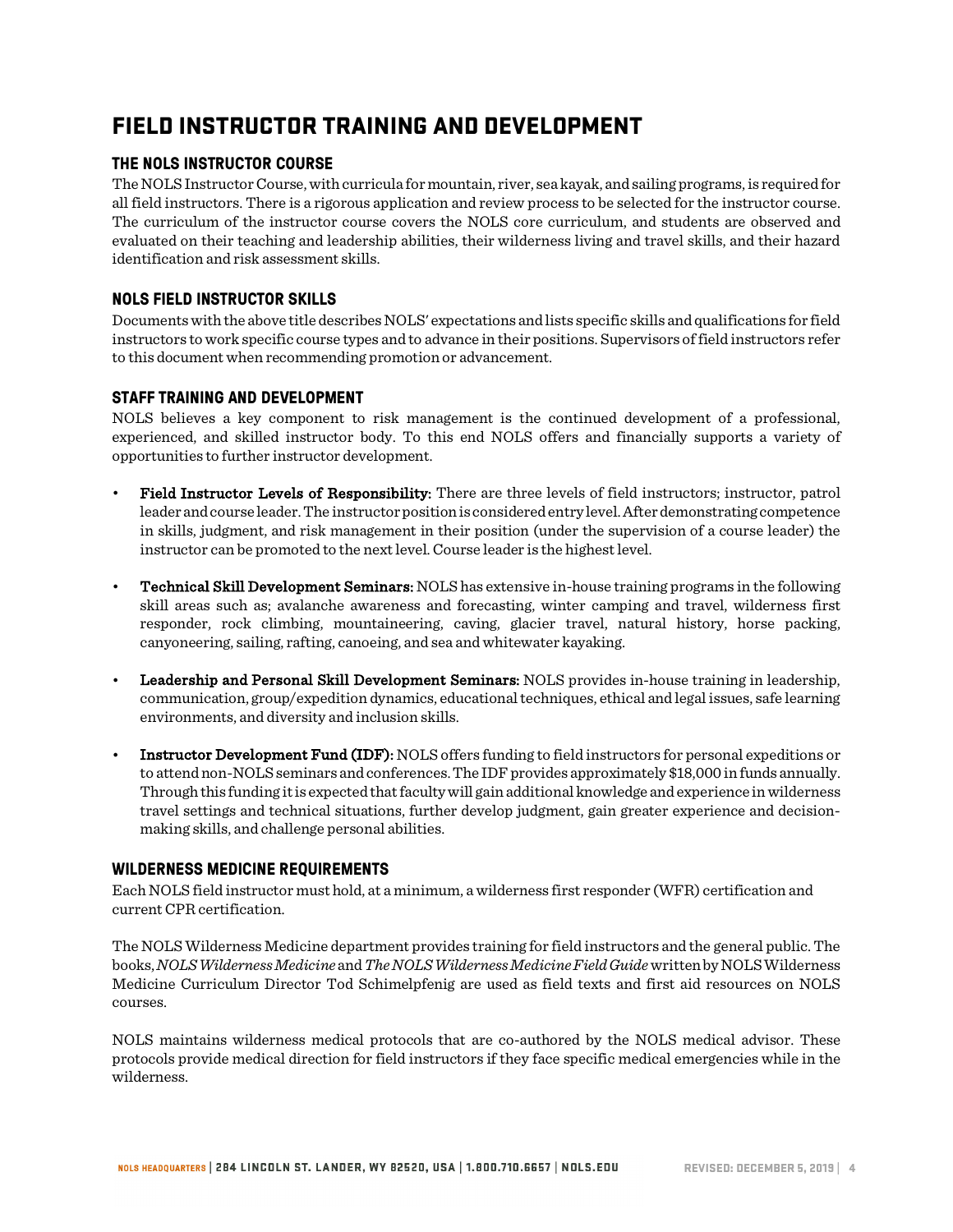### **NOLS RISK SERVICES**

The NOLS Risk Services offers risk management training courses, program review and consulting services, and produces the Wilderness Risk Management Conference (WRMC).

In 1994 NOLS, in collaboration with other outdoor education organizations, created the Wilderness Risk Management Conference (WRMC), which has since been held annually. NOLS is the lead sponsor of the conference, which attracts up to 560 attendees each year.

NOLS staff frequently speak at other conferences on risk management and wilderness medicine.

Data from the NOLS risk management incident database is periodically analyzed, and published in peer reviewed journals to contribute to the fields of wilderness medicine and wilderness risk management.

# ADMINISTRATIVE PROCESSES

### **ADMISSIONS**

The admissions department is often a student's first experience with the NOLS risk management program. Our pre-course information strives to accurately describe the format, curriculum, and risks associated with our courses. The admission staff review the applicant's registration forms including the health form. The purpose of health form and its review is to gather information to determine if the applicant is physically and mentally capable of participating on a course. The NOLS medical review manager may seek additional input from the NOLS medical advisor or the applicant's health care provider.

#### **RISK MANAGEMENT AUDITS**

NOLS audits its risk management performance on a regular basis through the use of post course debriefings, written evaluations by students, and instructors and through the risk management incident reporting process. NOLS also periodically enlists outside expertise to perform risk management audits on specific field programs.

#### **ACCREDITATION**

NOLS is accredited by the Association for Experiential Education, AdventureMark New Zealand, and the Gap Year Association. The process for accreditation requires NOLS to periodically perform an extensive selfassessment and external review of systems, policies, and procedures that are measured against standards set for adventure programming. These accreditations are renewed on an established schedule.

### **RISK MANAGEMENT INCIDENT REVIEW PROCESS**

The risk management incident database and incident review process are used to analyze and understand field injuries, illnesses, and near miss incidents to learn from these experiences and inform and, if necessary, revise our field risk management practices.

#### **EVALUATIONS**

Evaluations examining all aspects of each course and the risk management program in particular are routine at NOLS. We constantly work on improving this process. Performance evaluations of field instructors and students include the areas of risk management and leadership. Students complete a Course Quality Survey and each instructor team evaluates their course and the operational support systems. The risk management director writes an annual risk management report.

#### **COURSE PAPERWORK**

The instructors on each course are required to keep a course log that includes daily weather conditions, activities, names of student leaders, and any student challenges along with action taken. A class checklist is used to record the date a particular class was taught and by whom it was taught. Camp location information is recorded. Field injury, illness, and near miss reports and evacuation reports are used to record risk management incidents.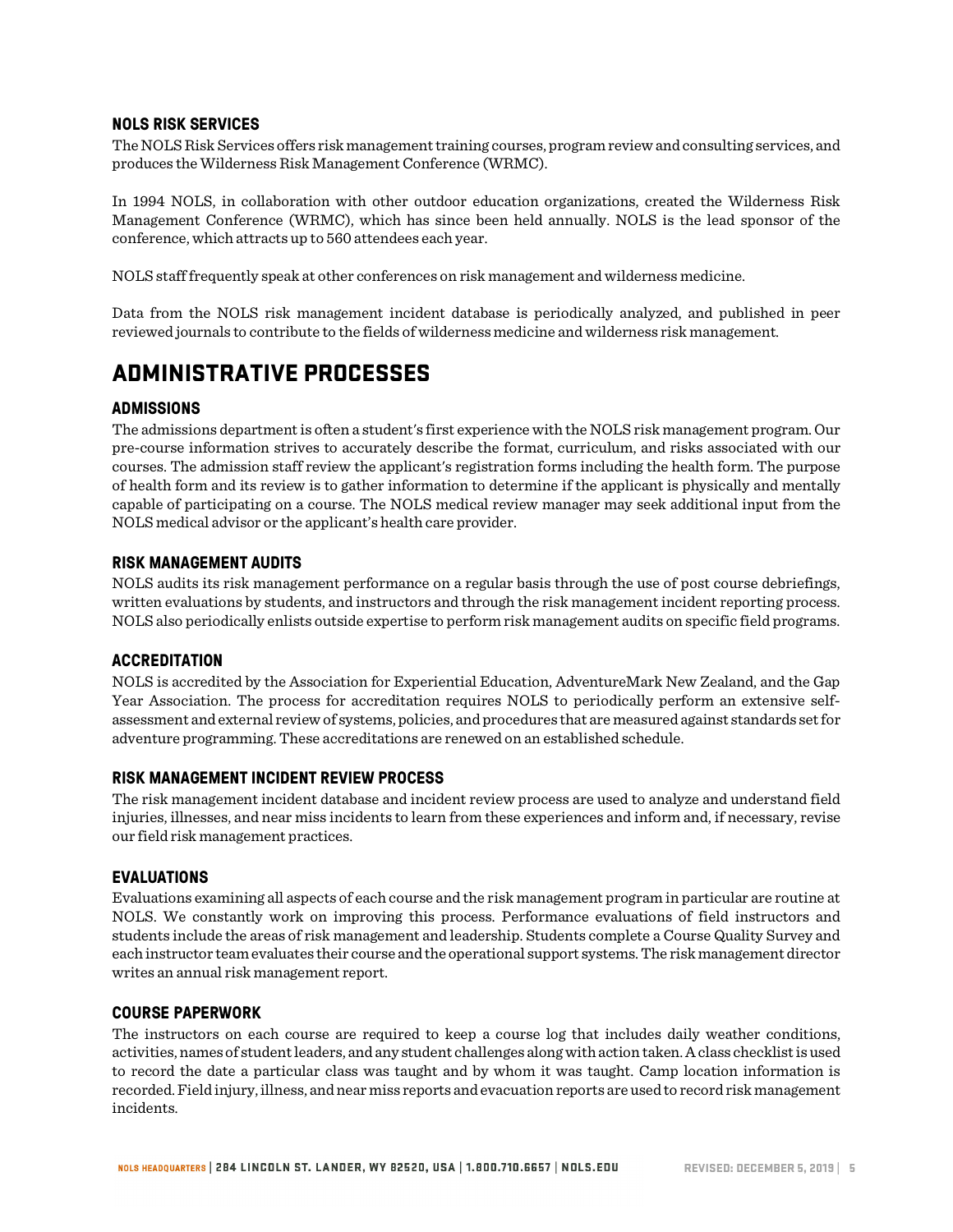# FIELD SUPPORT SERVICES

Robust field support services—equipment, rations, transportation, and emergency management systems—are essential to support our mission, manage risk, and achieve our educational goals.

# **EQUIPMENT**

NOLS maintains a complete inventory of course equipment, and each student goes into the field well equipped. NOLS equipment is selected and/or designed to hold up under rugged conditions, setting a standard for functional expedition equipment. Students may bring their own equipment; however, it must meet NOLS standards.

### **RATIONS**

Eating well is necessary to function at an optimal level in a wilderness setting and in the variety of conditions encountered on a course; adequate nutrition allows one to stay warm, be comfortable, and stay healthy. NOLS provides appropriate amounts and varieties of nutritious, high-energy foods and teaches students in the skill and science of maintaining nutrition on extended expeditions.

### **TRANSPORTATION**

NOLS operates its own fleet of vans, pick-up trucks, busses and utility trailers to transport students and equipment to and from course areas. Vehicles are selected for their durability and are maintained regularly either by trained NOLS staff or reputable service centers. NOLS has a comprehensive transportation policy, which includes licensing requirements, vehicle maintenance procedures, and defensive driving. All staff members who drive vehicles with NOLS students must have completed a defensive driving course.

### **EMERGENCY SUPPORT AND MANAGEMENT**

Should a student become injured or sick during a course NOLS has developed an efficient and well-organized emergency response system to provide first aid and, if necessary, evacuate the student to medical care. However, the remoteness of our course areas can complicate emergency response. It is not uncommon to be 24 hours or more from advanced medical care. Weather and other variables can also hinder evacuation response resulting in delays in reaching medical care. Each course carries a communication device for emergency notification. Almost all courses carry a satellite phone and personal locator beacons (PLBs) and some courses also carry two-way radios, and cellular phones. These devices work well, but are subject to limitations due to the topography and atmospheric conditions so they are not always 100% reliable. Rapid evacuation from remote locations cannot be guaranteed.

- Field instructors prepare a written field evacuation report to detail their evacuation plan including contingencies and back-up plans.
- There are NOLS staff on duty 24 hours a day and are ready to receive emergency calls at all NOLS locations. NOLS has access to extensive evacuation resources both internally and through other agencies and can arrange evacuations.
- NOLS can respond to the student's needs once they are out of the field including phone calls to parents/guardians/family members and supporting access to medical care.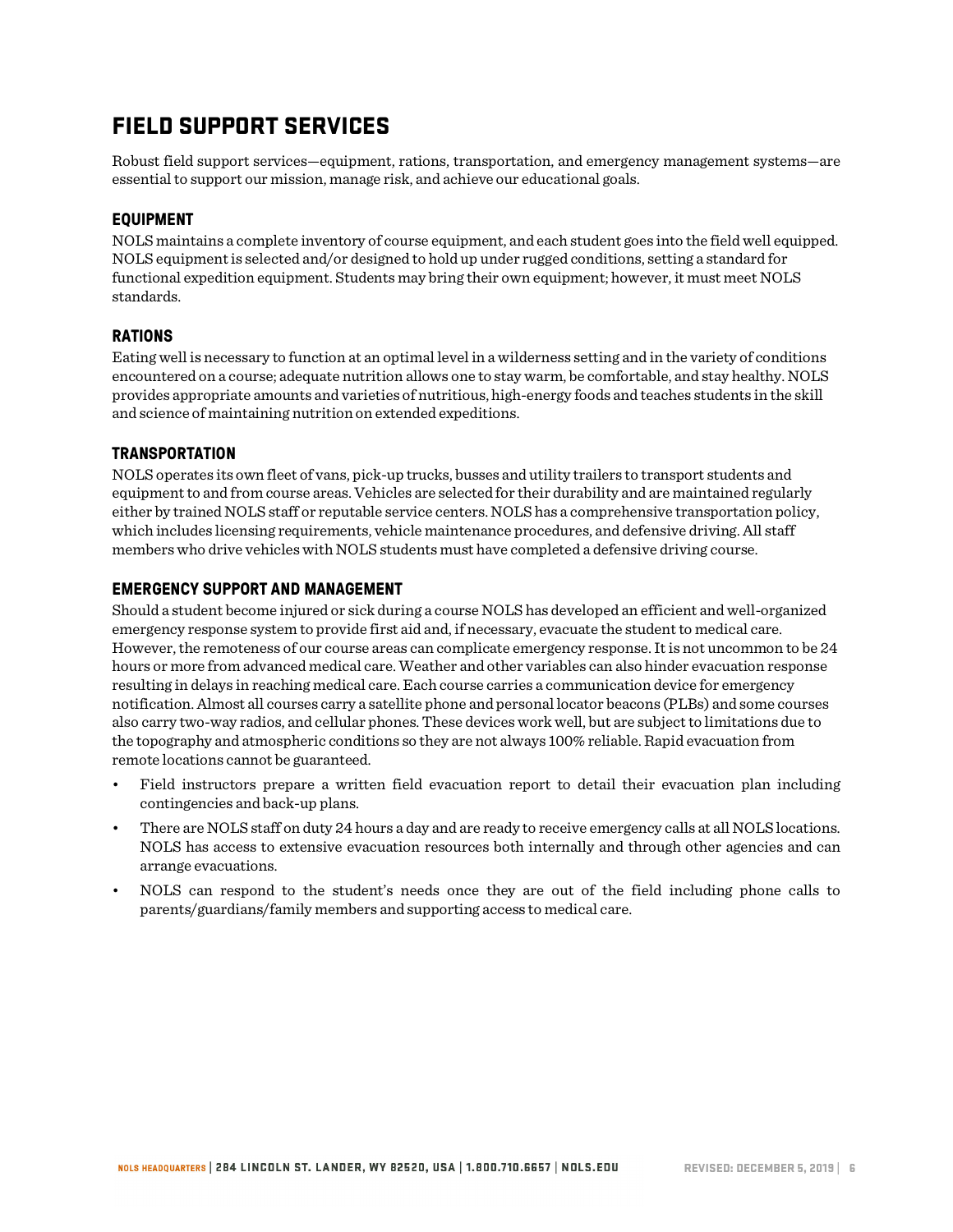# RISK MANAGEMENT STATISTICS

The NOLS risk management incident database was started in September 1984 and contains records of injuries, illnesses and other related incidents that occur on courses. This database provides a valuable tool for analyzing the effectiveness of our risk management systems and procedures. The following table and graph is a summary of our recent risk management data.

# **NOLS INJURY AND ILLNESS STATISTICS**

### **For period of fiscal years 2014–2019**

| <b>INJURIES:</b>                                          | <b>ILLNESSES:</b>                            |  |
|-----------------------------------------------------------|----------------------------------------------|--|
| 5% of students are injured                                | 5% of students become ill                    |  |
| 36% of injured students are evacuated                     | 27% of ill students are evacuated            |  |
| 46% of field medical incidents are injuries               | 54% of field medical incidents are illnesses |  |
| 40% of injuries are sprains, strains, and tendon injuries | 46% of illnesses are communicable, i.e. flu  |  |
| 42% of injuries are soft tissue injuries                  |                                              |  |
| 5% of injuries are fractures and dislocations             |                                              |  |

We average 230 reportable injuries and 267 reportable illnesses per year. Most injuries are minor and include sprains and strains of knees and ankles and minor wounds and contusions. Most illnesses are gastrointestinal illnesses. It is rare for an injury or illness to be serious enough to require a night in the hospital.

One third of students with injuries or illnesses are evacuated from the field. We track these evacuations and other events to gauge our risk management performance and to gain insight as to where we may need to focus our attention. The following chart displays our average evacuation rates.



# **FATALITIES AT NOLS**

Since NOLS was founded in 1965, twelve people have died on courses. No fatality is acceptable, but NOLS courses involve the pursuit of adventurous activities in rugged terrain in which there are real dangers. Wilderness adventure involves risk, which, can become dangerous and potentially life-threatening due to the unpredictable forces of nature or an error in judgment.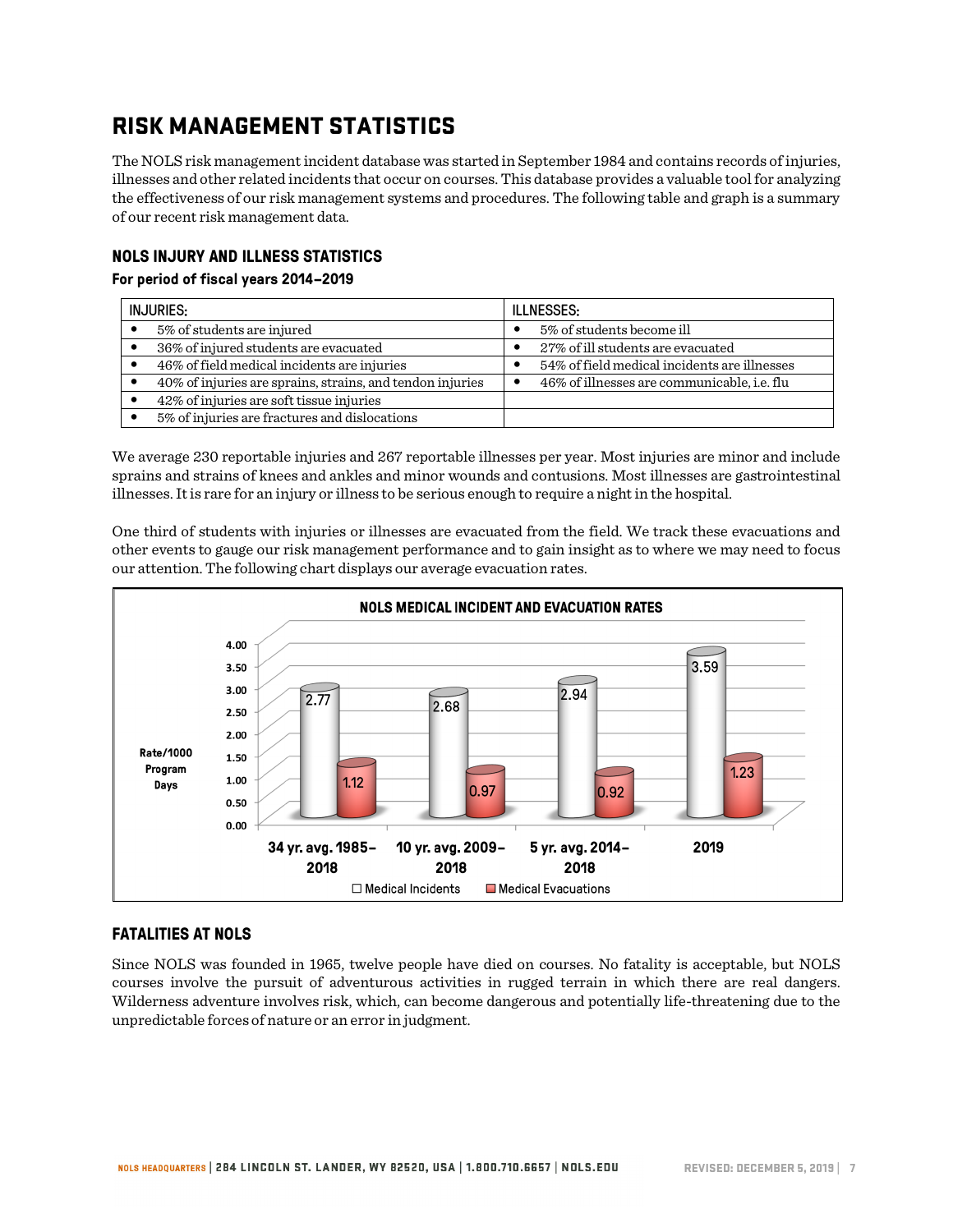### NOLS FATALITY STATISTICS:

- 119,746 students, 4,877,750 program days, and 5 fatalities since September 1984—the point when we began to keep detailed risk management records.<sup>1</sup>
- Fatality rate over  $35$  years per 1000 program days =  $0.001$
- Thirty-four year odds of a student dying on a NOLS course: 1:23,949
- 5 fatalities per 119,746 students

For context the following statistics are from other sources.

Turner (2011)2 American Public Health Association

- 254 deaths among 1,361,304 college students age 18–24 at 4-year institutions
- Odds of a student dying at college: 1:5,359
- 18.66 deaths per 100,000 students

National Ski Area Association3

- Fatality rate winter 2017/2018 per 1000 skier/snowboarder days = 0.001
- There were 37 skier/snowboarder fatalities in the U.S. during the 2017/2018 season

### LIST OF FATAL INCIDENTS AT NOLS:

֬֘֒

| 1.     | July 1966:      | A student died in a mountaineering fall in the Wind River Mountains, Wyoming.               |
|--------|-----------------|---------------------------------------------------------------------------------------------|
| 2.     | June 1971:      | A student died in an unroped crevasse fall on Denali, Alaska.                               |
| 3.     | June 1972:      | A student drowned in a canoe incident on the Green River, Wyoming.                          |
| $4-6.$ | January 1974:   | One instructor and two students were killed in an avalanche in the Teton Range,<br>Wyoming. |
| 7.     | July 1979:      | A student was killed in an unroped fall in the North Cascade Mountains,<br>Washington.      |
| 8.     | July 1989:      | A student was killed by rock fall in the Wind River Mountains, Wyoming.                     |
| 9.     | December 1992:  | A student was killed by an avalanche in the Absaroka Mountains, Wyoming.                    |
| 10.    | June 1996:      | A student was killed from a head injury during a river crossing in the Absaroka             |
|        |                 | Mountains, Wyoming.                                                                         |
| 11.    | July 1999:      | A student presumably fell into a moulin and died on the Matanuska Glacier,<br>Alaska.       |
| 12.    | September 2011: | A student slipped and fell down a steep slope while backpacking in India.                   |

Periodically NOLS risk management data is analyzed and published. The following published papers are available on request

Trends in Skin and Soft Tissue-related Injuries in NOLS Wilderness Expeditions from 1984-2012, Stanford, K., Phillips, L., Chang, Y., Leemon, D., Schimelpfenig, T., Harris, S., (2017) *Wilderness and Environmental Medicine*, 28, 307-312.

Medical Incident and Evacuations on Wilderness Expeditions, McIntosh, S., Leemon, D., Visitacion, J., Schimelpfenig, T., Fsnocht, D., (2007) *Wilderness and Environmental Medicine*, 18, 298-304.

Injuries Related to Hiking with a Pack During National Outdoor Leadership School Courses: A Risk Factor Analysis, Hamonko, M., McIntosh, S., Schimelpfenig, T., Leemon, D., (2011), *Wilderness and Environmental Medicine*, 22, 2-6

Ultraviolet Keratitis Among Mountaineers and Outdoor Recreationalists, McIntosh, S., Guercio, B., Tabin, G., Leemon, D., Schimelpfenig, T., (2011) *Wilderness and Environmental Medicine*, 22, 144-147

 $^2$  Turner, J. (2011) Leading Causes of Mortality Among American College Students at 4-Year Institutions. American Public Health Association, Annual Meeting, November 2011, Washington, D.C.

<sup>1</sup> Program day is 1 person on a course for 1 day, e.g. 10 students and 2 instructors on a 30-day course is 360 program days

<sup>3</sup> National Ski Areas Association Fact Sheet: Facts About Skiing/Snowboarding Safety, (2018), http://www.nsaa.org/media/348423/Fatality\_Fact\_Sheet\_2018.pdf viewed January 4, 2019